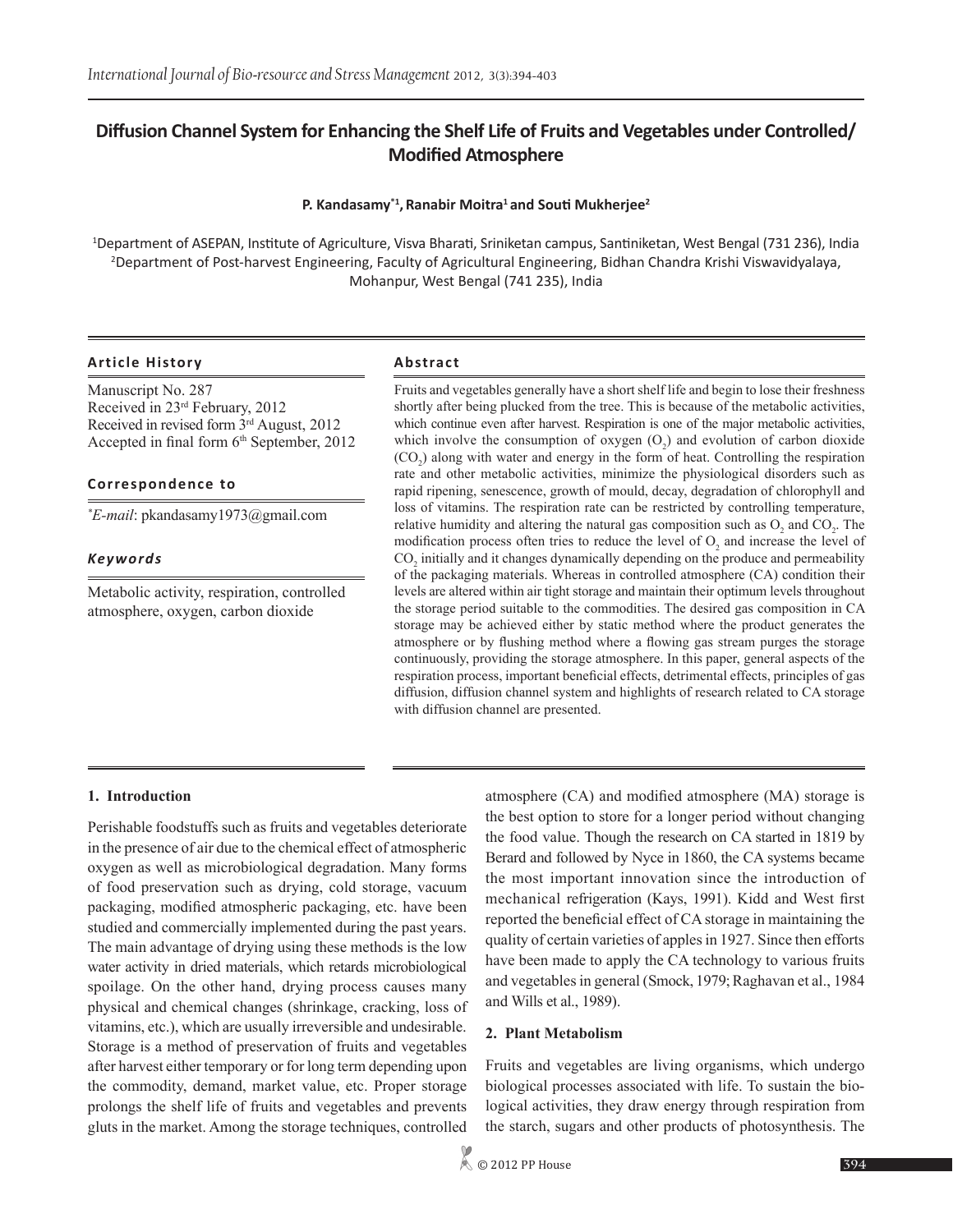substances used for respiration are continually replaced through photosynthesis when they are still attached to the plant. Once they are harvested, photosynthesis ceases and there is no replacement for the substances. The biological process that keeps the cell alive slows down and the cell structure breaks down. As a consequence they have a short shelf life and begin to lose their freshness shortly after being plucked from the tree (Phan et al., 1975; Wills et al., 1989 and Kays, 1991).

The major physiological activity in the post harvest life of a fruits and vegetables is respiration. It is a metabolic process involving the consumption of oxygen  $(O_2)$  for oxidative breakdown of organic components present in cells such as starch, sugar, acids, fats, proteins into simple molecules such as carbon dioxide  $(CO_2)$ , water along with the concurrent production of energy and other intermediates which can be used by the cell for synthetic reactions. Respiration occurs in the presence of oxygen is termed aerobic respiration. The normal substrate for respiration is glucose, and the chemical reaction is given as follows (Burton, 1982 and Wills et al., 1989)

The rate of respiration is an index of the metabolic turnover in the produce and is believed to be proportional to the rate of deterioration. The higher the rate, the faster the deterioration

$$
C_6H_{12}O_6 + 6O_2 \rightarrow 6CO_2 + 6H_2O + Energy
$$

rate because of the increase in the breakdown of the organic compounds stored in the harvested product. Respiration is considered to be key process which brings some physiological disorders such as ripening, senescence, browning, molding, degradation of chlorophyll, decay and subsequently deterioration in their normal course of time (Phan et al., 1975; Kays, 1991 and Kader, 1992).

Anaerobic respiration occurs when the availability of oxygen is insufficient. This result in the conversion of glucose into lactic acid or acetaldehyde and ethanol, a process termed as fermentation. The  $O_2$  concentration at which anaerobic respiration commences is known as the extinction point and varies between tissues. Anaerobic respiration gives off an alcoholic odor and an off-flavour (Gariepy et al., 1988 and Wills et al., 1989). The respiration rate of produce can be restricted by proper controlling temperature, relative humidity and natural atmospheric condition. The CA or MA storage of fresh produce relies on modification and controlling of the atmosphere inside the storage, achieved by the natural interplay between two processes, the respiration of the product and the transfer of gases through the packaging, that leads to an atmosphere richer in  $CO_2$  and poorer in  $O_2$ . This atmosphere can potentially reduce respiration rate, ethylene sensitivity and production, decay and physiological changes (Kader, 1987 and Kader et al., 1989).

#### **3. Modified Atmosphere**

Modified atmosphere (MA) is the practice of modifying the composition of the internal atmosphere of a package in order to improve the shelf life. The modification process often tries to reduce the level of  $O_2$  and increase the level of  $CO_2$  initially and it changes dynamically depending on the produce and permeability of the packaging materials in order to slow down the growth of aerobic organisms and the speed of oxidation reactions (Jayas and Jeyamkondan, 2002). The oxygen can be replaced with nitrogen  $(N_2)$ , or carbon dioxide  $(CO_2)$ , which can inhibit the growth of microorganisms (Parry, 1993). Modified atmosphere packaging (MAP) is a preservation technique in which the composition of normal atmospheric air surrounding the food material in the package is changed to another composition. By reducing the  $O_2$  level and increasing the  $CO_2$  level, ripening of fruits and vegetables can be delayed, respiration and ethylene production rates can be reduced, softening can be retarded and various compositional changes associated with ripening can be slowed down (Phillips, 1996 and Day, 1996).

#### **4. Controlled Atmosphere**

Precise control of the respiratory gases in modified atmosphere leads to controlled atmosphere. It requires precise control of  $O_2$  and  $CO_2$  concentration around fresh produce and it is more appropriate for long-term storage. Controlled atmosphere storage (CAS) is a system for creating an appropriate atmospheric condition that differs substantially from normal air composition (about 78%  $N_2$ , 21%  $O_2$ , and 0.03%  $CO_2$ ) in respect to  $CO<sub>2</sub>$  and  $O<sub>2</sub>$  levels. The CAS is also defined as the alteration or adjustment of the  $O_2$  and  $CO_2$  levels within gas tight stores or containers and constant monitoring of their optimum levels throughout the storage period suitable to the commodities. Generally,  $O_2$  below 8% and  $CO_2$  above 1% are used (Raghavan and Gariepy, 1985 and Kader, 1986).

Atmospheric modification should be considered as a supplement to maintenance of optimum ranges of temperature and RH for each commodity in preserving quality and safety of fresh fruits, vegetables, and their products throughout post harvest handling. The gas mixture will constantly change due to metabolic activity of the respiring fruits and vegetables in the store. The gases are therefore measured periodically and adjusted to the predetermined level by the introduction of fresh air or nitrogen or passing the store atmosphere through a chemical to remove carbon dioxide (Thompson, 1998). In order to achieve and maintain a satisfactory atmosphere within storage, gas permeability of selected films must be such that they allow oxygen to enter the storage at the rate offset by the consumption of oxygen by the commodity. Similarly carbon dioxide must be vented from the storage to offset the production of carbon dioxide by the commodity.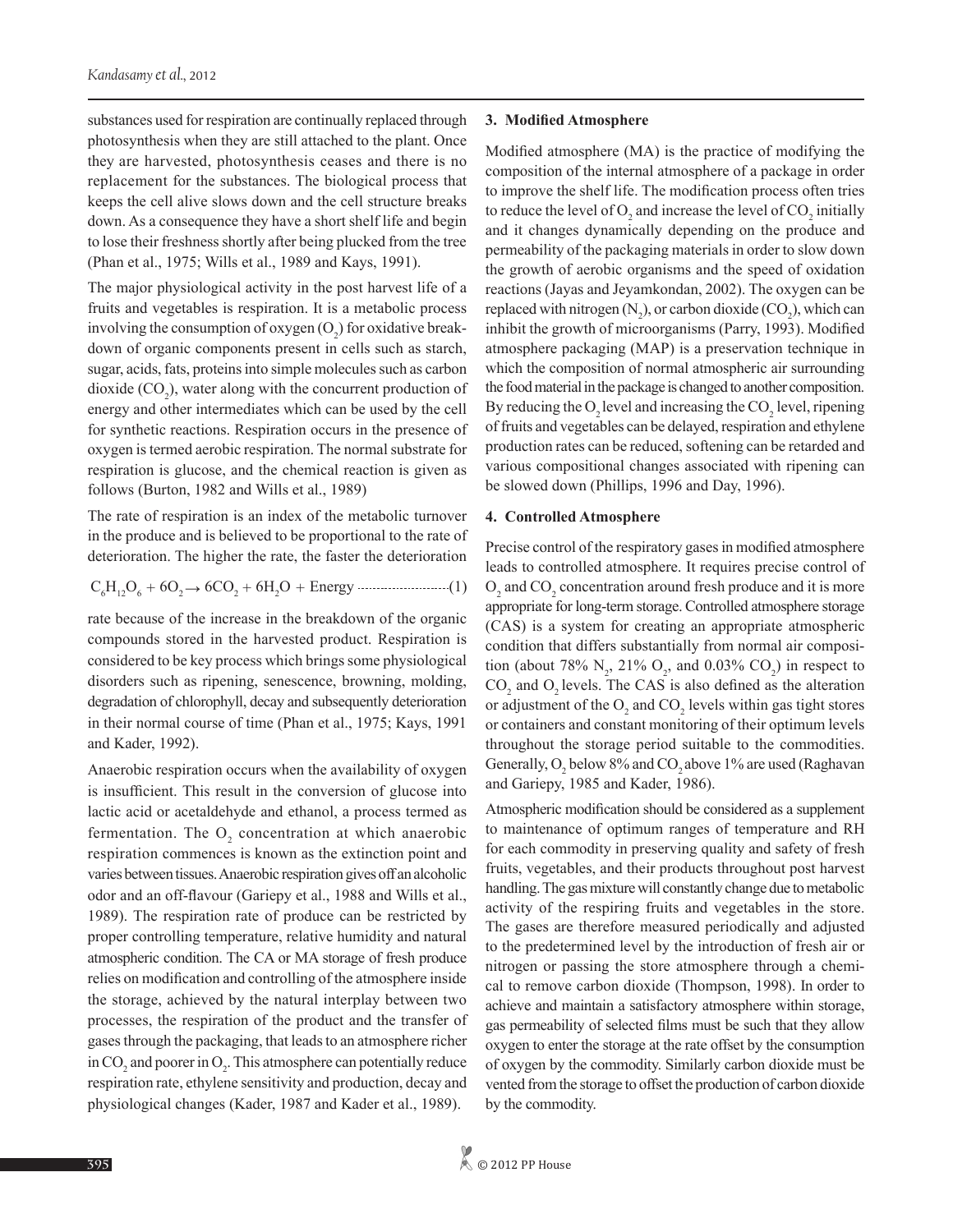The actual effects that varying levels of  $O_2$  and  $CO_2$  in the atmosphere have on crops varies with such factors as: (i) the species and cultivars of crop (ii) the state of maturity of the crop at harvest and crop temperature (iii) growing conditions before harvest (iv) the degree of ripeness of the climacteric fruit (v) concentration of the gases in the store (vi) presence of ethylene in the store (Zagory and Kader, 1988).

## **5. Advantages of CA/MA Storage**

The controlled atmosphere storage has many advantages and is summarized as follows (Gariepy et al., 1984; Dilley, 1983 and Wills et al., 1989).

(i) An extension in storage life which can even be doubled by considerable decrease in respiration rate as much as the over ripening is delayed. Some physiological alterations such as growth of mold, rotting, decay, pink rib, butt discolouration, browning, chill injuries and russet spotting is minimized greatly in CA storage condition.

(ii) The CA system can maintain the quality of produce for longer periods by its influence on metabolic processes, minimizing loss of some organic acids and vitamins. It prevents the subsequent deterioration of the produce against the imposition of stress injury, death of pathogenic organisms and retard senescence.

(iii) A reduction in the effect of ethylene on metabolism due to the interaction of  $O_2$  with ethylene, with a consequent delay of appearance of senescence symptoms.

(iv) Limited degradation of chlorophyll, with a consequent higher stability of original colour is retained in CA storage. The CA has proven to be effective in minimizing moisture loss and chilling injury thus maintaining a firm and succulent texture of the commodities.

(v) The minimally processed mixed vegetable, whose shelf life is deemed to be too short, can also be stored for longer periods.

(vi) The CA systems have favored in extending marketing season, high economic returns and wide distribution of the produce.

## **6. Different Techniques for MA/CA Storage Conditions**

CA/MA storage should be carefully designed, as a system incorrectly designed may be ineffective. The design of CA storage depends on a number of variables such as characteristics of the product, mass, temperature, atmospheric gas composition, permeability of the packaging materials to gases, respiration rate of the product as affected by different gas composition, water vapour transmission rate and sealing reliability (Smock, 1979; Zagory and Kader, 1988 and Phillips, 1996)**.** MA storage technique involves either actively or passively modifying the atmosphere surrounding the product within a package. Active modification occurs by the displacement of gases in

the package, which are then replaced by a desired mixture of gases, while passive modification occurs when the product is packaged using a selected film type, and a desired atmosphere develops naturally as a consequence of the product's respiration and the diffusion of gases through the film (Day, 1996; Zagory and Kader, 1988).

CA storage involves atmospheric gas mixtures and their diffusion characteristics. Gas diffusion describes the spread of particles through random motion from regions of higher concentration to regions of lower concentration. There are different techniques to provide the desired gas composition in the storage environment depending mainly on the degree of control of the gases. Some researchers prefer to use the terms static controlled atmosphere storage and flushed controlled atmosphere storage. 'Static' is where the product generates the atmosphere and 'flushed' is where the atmosphere is supplied from a flowing gas stream, which purges the store continuously. Systems may be designed which utilize flushing initially to reduce the  $O_2$  content then either injecting  $CO_2$  or allowing it to build up through respiration, and then maintenance of this atmosphere by ventilation and scrubbing (Dilley, 1983; Raghavan and Gariepy, 1985; Phillips, 1996 and Ratti et al., 1998). From a design point of view, they can be classified into (i) oxygen control system (ii) carbon dioxide control system (iii) hypobaric system (iv) membrane systems and (v) diffusion channel system (Dilley, 1983; Raghavan et al., 1982 and Ratti et al., 1998).

## **7. Suggested CA Conditions for Fruits and Vegetables**

The storability of fruits and vegetables is strictly related to their respiration rate, which is an expression of metabolic activity. Aerobic respiration requires  $O$ , and results in  $CO$ , and heat release. More than 95% of the energy released is lost as heat. The temperature decreases particularly in modification of the atmosphere. This leads to a reduction in respiration rate, and therefore, to an increase in storage life in fruits with climacteric respiration. Selection of the most suitable atmosphere depends on cultivars, stage of maturity, environmental and cultivation parameters. No one atmosphere is best for all produce, specific recommendations and cautions must be determined for each crop over the range of storage temperature and periods. Suggested CA/MA conditions for some of deciduous fruits, tropical and subtropical fruits and vegetable species are presented in Table 1, 2 and 3 respectively.

## **8. Detrimental Effects of MA/CA Storage**

There are some evil effects in controlled atmosphere storage when the gas composition is above or below the optimum levels (Kader et al., 1989 and Day, 1996).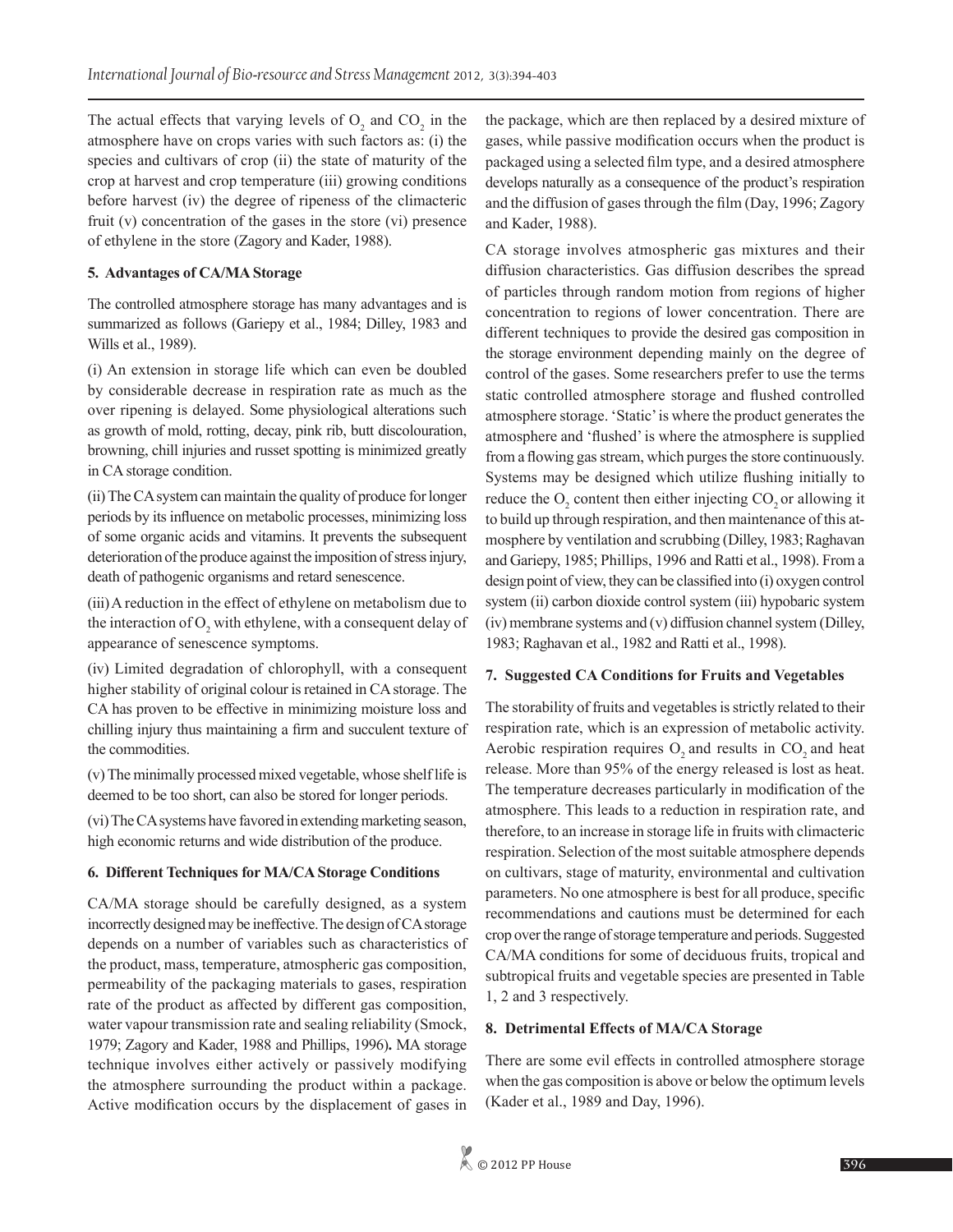| Table 1: Suggested atmospheric condition for storage of deciduous fruits under CA/MA storage |                |       |             |             |              |                         |
|----------------------------------------------------------------------------------------------|----------------|-------|-------------|-------------|--------------|-------------------------|
| Commodities                                                                                  | CA condition   |       |             |             | Storage life | References              |
|                                                                                              | $T(^{\circ}C)$ | RH(%) | $O_{2}(\%)$ | $CO_{2}(%)$ |              |                         |
| Apricot                                                                                      | $0 - 5$        | 90-95 | $1 - 3$     | $1 - 5$     | 1-3 weeks    | Thompson (1998)         |
| <b>Blackberries</b>                                                                          | $0 - 5$        | 90-95 | $5-10$      | $15 - 20$   | $3-6$ days   | Talasila et al. (1992)  |
| Blueberry                                                                                    | 4.5            | 90-95 | $6 - 21$    | $0 - 15$    | $10-18$ days | Song et al. (1992)      |
| Cherries, sour                                                                               | $0 - 5$        | 90-95 | $3-10$      | $10-12$     | $3-7$ days   | Shewfelt (1986)         |
| Cherries, sweet                                                                              | $0 - 5$        | 90-95 | $3-10$      | $10-15$     | 2-3 weeks    | Shewfelt (1986)         |
| Fig                                                                                          | $0 - 5$        | 85-90 | $5 - 10$    | $15 - 20$   | $7-10$ days  | Hardenburg et al., 1986 |
| Grapefruit                                                                                   | $0 - 5$        | 85-90 | $3 - 10$    | $5 - 10$    | 6-8 weeks    | Kader et al. (1989)     |
| Kiwifruit                                                                                    | $0 - 5$        | 90-95 | $1 - 2$     | $3 - 5$     | 3-5 months   | Hardenburg et al., 1986 |
| Peach                                                                                        | $0 - 5$        | 90-95 | $1 - 2$     | $3 - 5$     | 2-4 weeks    | Kader et al. (1989)     |
| Pear Asian                                                                                   | $0 - 5$        | 85-90 | $2 - 4$     | 2.5         | 2-6 weeks    | Thompson (1998)         |
| Pear European                                                                                | $0 - 2$        | 90-95 | $1 - 3$     | $0 - 5$     | 2-7 months   | Thompson $(1998)$       |
| Plums                                                                                        | $0 - 3$        | 90-95 | $1 - 2$     | $0 - 5$     | 2-5 weeks    | Kader et al. (1989)     |
| Raspberry                                                                                    | $0 - 5$        | 90-95 | $5 - 10$    | $15 - 20$   | $3-6$ days   | Joles et al. (1994)     |
| Strawberries                                                                                 | $0 - 5$        | 90-95 | $5-10$      | $15 - 20$   | $7-10$ days  | Renault et al. (1994)   |

Table 2: Suggested atmospheric condition for storage of tropical and subtropical fruits under CA/MA storage

| Commodities   |                | CA condition | Storage life | References  |              |                         |
|---------------|----------------|--------------|--------------|-------------|--------------|-------------------------|
|               | $T(^{\circ}C)$ | $RH$ (%)     | $O_{2}(%)$   | $CO_{2}(%)$ |              |                         |
| Avocado       | $3-13$         | 85-90        | $2 - 5$      | $3 - 10$    | 1-4 weeks    | Young et al. $(1962)$   |
| Apple         | $-1-4$         | 90-95        | $2 - 3$      | $1 - 2$     | 1-7 months   | Lalakul et al. (1999)   |
| Banana        | $10 - 15$      | 85-90        | $2 - 5$      | $2 - 5$     | 1-4 weeks    | Maneerat et al. (1997)  |
| Custard apple | 13             | 90-95        | $3 - 5$      | $5-10$      | 2-4 weeks    | Kader et al. (1989)     |
| Grapes        | $0 - 5$        | 90-95        | $2 - 5$      | $1 - 3$     | 1-4 weeks    | Kader et al. (1989)     |
| Lemons        | $9 - 15$       | 85-90        | $5 - 10$     | $0 - 10$    | 1-6 months   | Young et al. (1962)     |
| Lime          | $5 - 10$       | 85-90        | $5 - 10$     | $0 - 10$    | 6-8 weeks    | Thompson $(1998)$       |
| Litchi        | $1 - 2$        | 90-95        | $3 - 5$      | $3 - 5$     | 3-5 weeks    | Zagory & Kader $(1988)$ |
| Mango         | $10 - 15$      | 85-90        | $3 - 5$      | $5 - 10$    | 2-3 weeks    | Fishman et al. (1996)   |
| Olive         | $5 - 10$       | 85-90        | $2 - 3$      | $0 - 1$     | 4-6 weeks    | Thompson $(1998)$       |
| Orange        | $3 - 10$       | 85-90        | $2 - 10$     | $0 - 10$    | $3-12$ weeks | Thompson $(1998)$       |
| Papaya        | $7 - 15$       | 85-90        | $2 - 5$      | $5 - 8$     | 1-3 weeks    | Thompson $(1998)$       |
| Pine apple    | $7 - 15$       | 85-90        | $2 - 5$      | $5 - 10$    | 2-4 weeks    | Thompson $(1998)$       |
| Pomegranate   | $5 - 10$       | 90-95        | $3 - 5$      | $5 - 10$    | 2-3 months   | Thompson $(1998)$       |

(i) Generally, when the fruits and vegetables kept under controlled or modified atmosphere condition, consume oxygen and liberates carbon dioxide and water. The absence of  $O_2$  can lead to anaerobic respiration which accelerates senescence and spoilage due to fermentation.

(ii) Irregular ripening of fruits, such as banana, mango, pear, and tomato, can result from exposure to  $O$ , levels below  $2\%$ and/or  $CO_2$  levels above 5% for more than 1 month.

ing in apples and pears, brown stain of lettuce may possibly be aggravated. Susceptibility of decay is increased when the fruit is physiologically injured by too low  $O_2$  or too high  $CO_2$ concentrations.

(iv) Off-flavors may be developed at very low  $O_2$  levels (as a result of anaerobic respiration) and very high CO<sub>2</sub> levels (as a result of fermentative metabolism).

(iii) Certain physiological disorders such as internal brown-

(iv) Reduction of sensitivity to ethylene action at  $O_2$  levels less than 8% and/or  $CO_2$  levels more than 1%. Low  $O_2$  (<1%)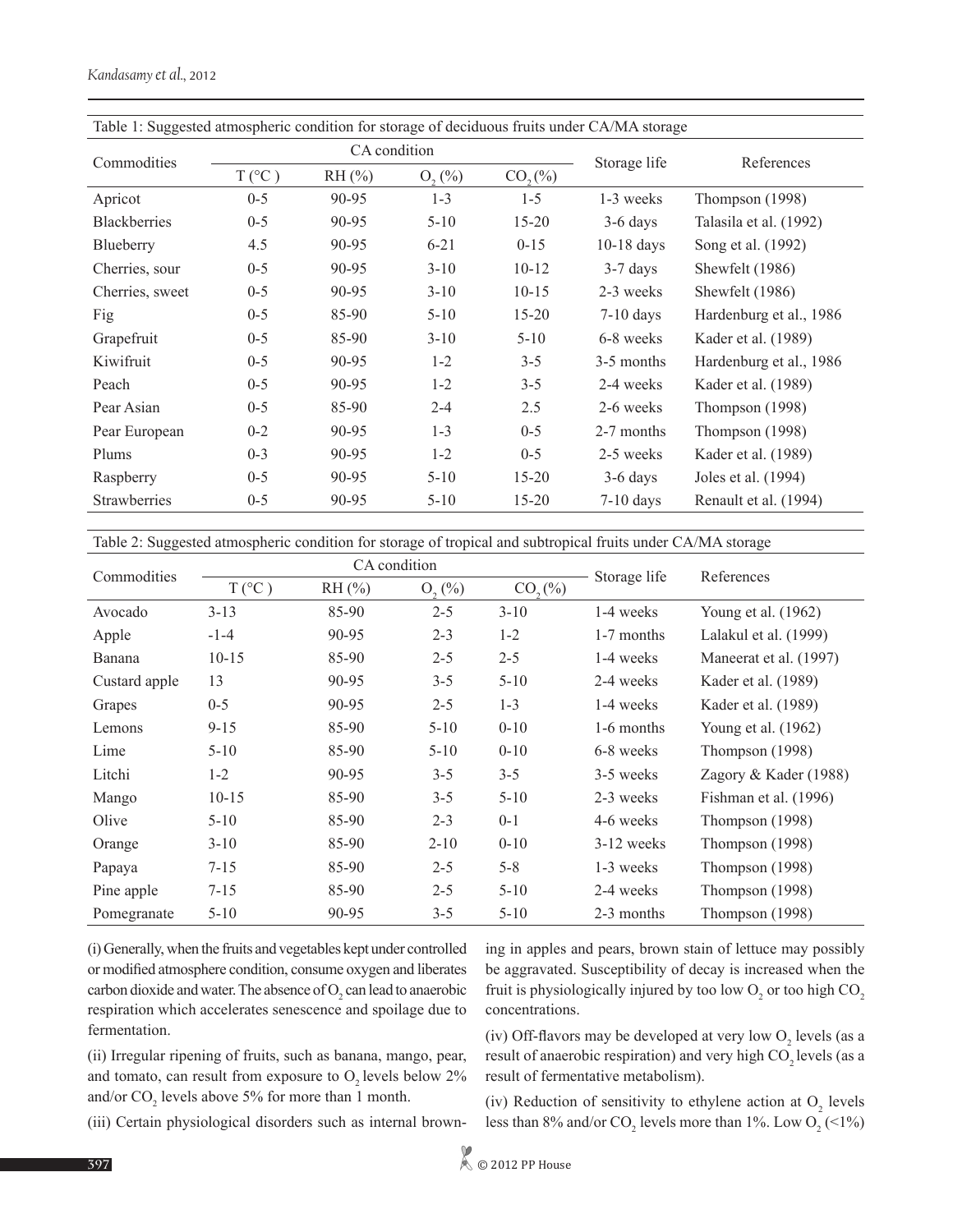| Table 3: Suggested atmospheric condition for storage of vegetables under CA/MA storage |                |              |             |                  |              |                        |  |
|----------------------------------------------------------------------------------------|----------------|--------------|-------------|------------------|--------------|------------------------|--|
|                                                                                        |                | CA condition |             | Approx. storage  |              |                        |  |
| Commodities                                                                            | $T(^{\circ}C)$ | $RH$ $(\% )$ | $O_{2}$ (%) | CO, (%)          | life         | References             |  |
| Beans, snap                                                                            | $5 - 10$       | 95           | $2 - 3$     | $4 - 7$          | $7-10$ days  | Thompson (1998)        |  |
| <b>Broccoli</b>                                                                        | $0 - 5$        | 95-100       | $1 - 2$     | $5 - 10$         | $10-14$ days | Talasila et al. (1994) |  |
| <b>Brussels</b> sprouts                                                                | $0 - 5$        | 95-100       | $1 - 2$     | $5 - 7$          | 3-5 weeks    | Isenberg $(1979)$      |  |
| Cabbage, Chinese                                                                       | $0 - 5$        | 95-100       | $1 - 2$     | $0 - 5$          | 2-3 months   | Gariepy et al. (1984)  |  |
| Cabbage, late crop                                                                     | $0 - 5$        | 95-100       | $3 - 5$     | $3 - 7$          | 5-6 months   | Gariepy et al. (1984)  |  |
| Cauliflower                                                                            | $0 - 5$        | 95-98        | $2 - 5$     | $2 - 5$          | 3-4 weeks    | Ratti et al. (1996)    |  |
| Corn, sweet & baby                                                                     | $0 - 5$        | 95-98        | $2 - 4$     | $5 - 10$         | 5-8 days     | Thompson (1998)        |  |
| Cucumbers, slicing                                                                     | $8 - 12$       | 85-90        | $3 - 5$     | $0 - 5$          | $10-14$ days | Pal & Boucher (1995)   |  |
| Cucumbers                                                                              | $\overline{4}$ | 95-100       | $3 - 5$     | $3 - 5$          | 7 days       | Pal & Boucher $(1995)$ |  |
| Garlic bulb                                                                            | $-1-5$         | 65-70        | 0.5         | $5 - 10$         | 6-7 months   | Thompson (1998)        |  |
| Leeks                                                                                  | $0 - 5$        | 95-100       | $1 - 2$     | $3 - 5$          | 2 months     | Gariepy et al. (1984)  |  |
| Lettuce                                                                                | $0 - 5$        | 98-100       | $2 - 5$     | $\boldsymbol{0}$ | 2-3 weeks    | Smyth et al. (1998)    |  |
| Mint                                                                                   | $0 - 5$        | 95-100       | $5 - 10$    | $5 - 10$         | 2-3 weeks    | Thompson (1998)        |  |
| Mushrooms                                                                              | 8              | 90           | $1 - 21$    | $1 - 10$         | $7-14$ days  | Thompson (1998)        |  |
| Okra                                                                                   | $8 - 12$       | 90-95        | Air         | $4 - 10$         | $7-10$ days  | Thompson (1998)        |  |
| Onions, dry                                                                            | $0 - 5$        | 65-70        | $1 - 3$     | $5 - 10$         | 1-8 months   | Pal & Boucher (1995)   |  |
| Onions, green                                                                          | $0 - 5$        | 95-100       | $2 - 4$     | $8 - 20$         | 3 weeks      | Thompson (1998)        |  |
| Peas in pods & snap                                                                    | $0 - 5$        | 90-98        | $2 - 3$     | $2 - 3$          | 1-2 weeks    | Isenberg (1979)        |  |
| Radish                                                                                 | $0 - 5$        | 95-100       | $1 - 2$     | $2 - 3$          | 1-2 months   | Isenberg (1979)        |  |
| Spinach                                                                                | $0 - 5$        | 95-100       | $5 - 10$    | $5 - 10$         | $10-14$ days | Burgheimer et al.1967  |  |
| Tomatoes, green                                                                        | $9 - 20$       | 90-95        | $3 - 5$     | $2 - 3$          | 2-5 weeks    | Yang & Chinnan(1988)   |  |
| Tomatoes, ripe                                                                         | $8 - 12$       | 85-90        | $3 - 5$     | $0 - 5$          | 1-3 weeks    | Yang & Chinnan (1988)  |  |

*International Journal of Bio-resource and Stress Management* 2012, 3(3):394-403

and/or elevated  $CO_2$  (40 to 60%) can be a useful tool for insect control in some fresh and dried fruits, flowers, vegetables, dried nuts and grains.

### **9. Diffusion Channel System**

Most of the work on CA/MA has been on polymeric film packaging. These films are limited to their permeability where high  $CO<sub>2</sub>$  is desired (Zagory and Kader, 1988). Their performance can be improved by use of perforations. Such perforations are related to diffusion channels with a length of equal to the thickness of the film (Beugerod, 1980 and Rarnachandra et al., 1995). Some technological and economical limitations associated with the membrane and other systems could be solved by use of diffusion channels (Baugerod, 1980; Ratti et al., 1998 and Ramachandra et al., 1995). In the diffusion channel system, maintaining the steady state concentration of gases between inside and outside storage chamber result prevents the alcoholic fermentation due to anaerobic respiration.

### **10. Principles of Gas Diffusion**

Controlled atmosphere storage involves atmospheric gas

mixtures and their diffusion characteristics. Gas diffusion describes the spread of particles through random motion from regions of higher concentration to regions of lower concentration. Diffusion occurs in response to a concentration gradient and is expressed as change in concentration due to a change in position (Figure 1). The gas diffusion generally obeys Fick's first law of diffusion**,** which states that the gas flux moves from region of higher concentration to region of lower concentration, with a magnitude that is proportional to the concentration gradient. The movement of the gases is due to the random motion of the individual molecules caused by their kinetic energy.

The gas flux can be mathematically expressed as follows: Where

$$
J = -D \frac{\partial C}{\partial X} \cdots (2)
$$

 $J =$  rate of gas diffusion (amount of gas that will flow from one point to another point through a unit area unit<sup>-1</sup> time), (mol  $m<sup>2</sup>$ .s); D= diffusion coefficient or diffusivity that describes the speed of gas diffuses,  $m^2 s^{-1}$ ; C= concentration of ideal gas mixture, mole m<sup>-3</sup>;  $\partial C$ = change in concentration of gas; x= length of gas diffusion path, m; ∂x= distance between where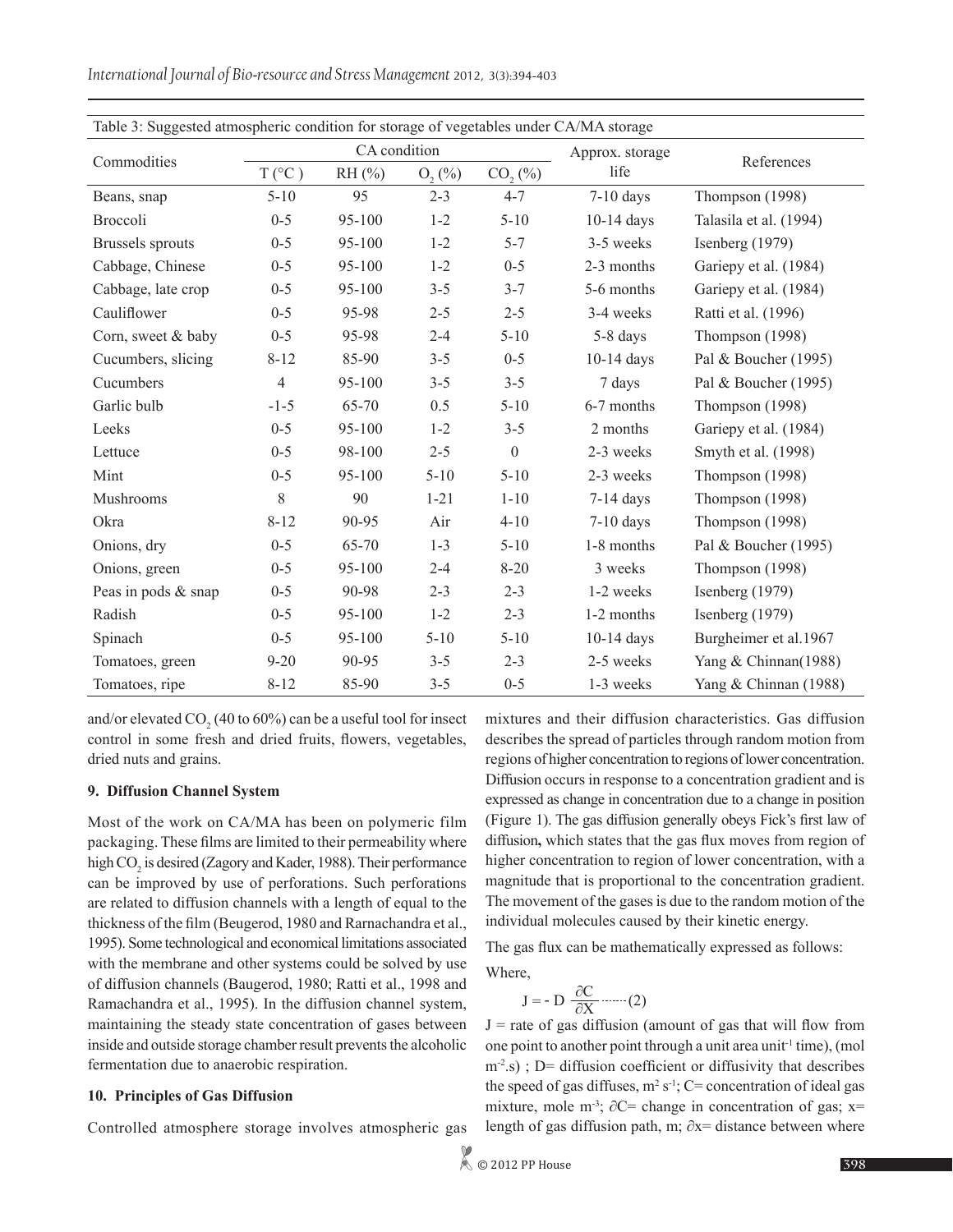the object started and where it ended up after it diffused; '-' sign indicates that J is positive when movement is down the gradient



Figure 1: Principles of gas flux

#### **11. Principles of Diffusion Channel System**

Bird developed controlled atmosphere storage using diffusion channel in 1960 and it is working basis on the principle of Fick's first law of gas diffusion cited by Kader (1992). Baugerod (1980) described the principle behind the diffusion channel in controlling gas levels in the CA storage. Diffusion channel is a fiberglass hollow tube fitted with airtight storage chamber in which commodities are stored and the other end of the tube is exposed to the ambient air. Diffusion of gases takes place through the channel due to the concentration gradient of



gases created between inside the storage chamber and the outside atmospheric air and thereby a modified atmosphere is created inside the chambers, which is constructive for the storage. Figure 2 shows the schematic diagram of the diffusion channel system.

During the respiration of the commodity,  $O_2$  is

Figure 2: Schematic diagram of diffusion of gasses through diffusion channel during storage

consumed and  $CO<sub>2</sub>$  is liberated, resulting in a change of concentration of  $O_2$  and  $CO_2$  inside the chamber. With respect to ambient condition, the concentration of  $O_2$  decreases and that of  $CO_2$  increases at rates depending on the respiration rate (RR) and respiration quotient (RQ) of the produce. This creates concentration gradients between outside and inside of storage chamber. Due to concentration gradient,  $O_2$  diffuses from the chamber outside to inside and  $CO<sub>2</sub>$  diffuses from the chamber to outside through the channel. The maintenance of required levels of steady-state concentration of the gases inside the chamber depends upon the mass of the commodity stored, RR, RQ and rate of diffusion of the gases. The rate of diffusion also depends on the length and cross-sectional area of the channel/tube.

Varying the dimensions of the diffusion channels could easily alter the gas composition in the storage chambers. It is also possible to attain gas levels higher than in the membrane system. In this system, the quality of stored produce is also well maintained as compared to other systems. Diffusion channel is used due to its extreme structural simplicity, which provides great flexibility in the design of storage chamber and the materials used are considerably less expensive.

#### **12. Factors Affecting the Steady State Concentration**

The maintenance of required steady state concentration levels of gases inside the chamber was dependent upon the mass of the commodity stored, respiration rate, respiration quotient and the rate of diffusion of the gases. The rate of diffusion was also dependent on the length and cross sectional area of the diffusion channel and the difference in concentration of  $O_2$  and  $CO<sub>2</sub>$  between the chamber and the ambient air as created by metabolic activity of the produce. The respiration rate of stored products can be determined by the concentrations of  $\mathrm{CO}_2$  or  $\mathrm{O}_2$ with time when the commodity is placed in a closed chamber using the following equation (Lee et al. 1991).

Where,

$$
r = \frac{dCO_2 \times V}{dt \times M_s} = \frac{dCco_2 \times V}{dt \times M_s}
$$
 ......(3)

r= rate of respiration, mg kg<sup>-1</sup> h<sup>-1</sup>; CO<sub>2</sub>= concentration of O<sub>2</sub> inside the storage chamber, mg  $l^{-1}$ ; Cco<sub>2</sub> = concentration of CO<sub>2</sub> in storage chamber, mg  $l^{-1}$ ; V= free volume of the chamber,  $l^{-1}$ ;  $M_s$  = mass of the stored product, kg; dt = change in time, hr.

The respiration quotient (RQ) can be calculated using the equation (Gariepy et al., 1984):

Where,

$$
RQ = \frac{R R co_2 (vol)}{R Ro_2 (vol)}
$$
 (4)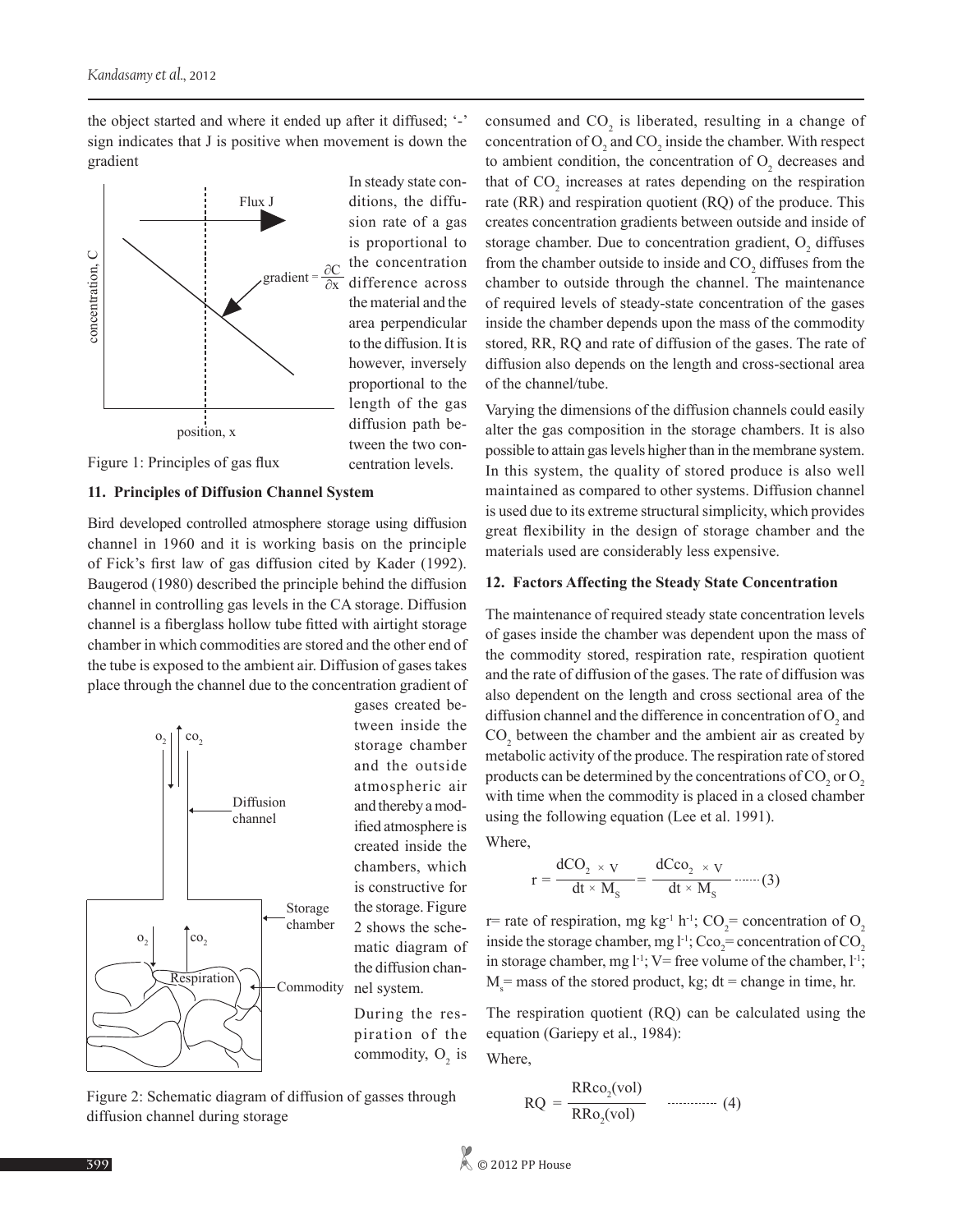Vo<sub>2</sub>(t) = volume of O<sub>2</sub> at time t; Vo<sub>2</sub>(t +  $\Delta t$ ) = volume of O<sub>2</sub> at time (t +  $\Delta t$ ); Vco<sub>2</sub>(t)= volume of CO<sub>2</sub> at time t; Vco<sub>2</sub>(t +  $\Delta t$ ) = volume of CO<sub>2</sub> at time  $(t + \Delta t)$ 

## **13. Highlights of Research on CA/MA Storage with Diffusion Channel**

Baugerod (1980) proved that in storage chamber which were sufficiently airtight, the necessary exchange of  $CO_2$  and  $O_2$ could be achieved by fiber glass channels of varying cross-sectional area which connected to the storage chamber with a vessel containing a  $CO<sub>2</sub>$  absorbing material. He stated that a gas composition could be maintained with  $1\text{-}2\% \text{ O}_2$  and  $10\%$  CO<sub>2</sub> for several weeks without adjustments and was insensitive to changes in barometric pressure and cyclic fluctuations of the temperature in the storage room.

Celis and Stenning (1995) designed and constructed low cost storage system based on the principle of steady state diffusion. The system was developed by  $1.0 \times 0.75 \times 0.6$  m<sup>3</sup> PVC container. It was provided with two diffusion channels, one for oxygen equilibrium and other for carbon dioxide. The RH was controlled by means of saturated solution contained in the channel especially designed for the purpose as well as to provide good airtight operation. A dynamic equilibrium is established between the rate of respiration and the rate of diffusion of gases in and out of the system.

Ramachandra et al. (1995) conducted an experiment on storage of broccoli with diffusion channels of cross sectional area 0.04, 0.18 and 1.15 cm<sup>2</sup> and lengths of 0.6, 3, 7, 12, 18 and 25 cm. They concluded that the length and cross sectional area of the channel had a significant effect on the final  $O_2$  concentration level. Increasing the length of channel decreased the oxygen level. The channel lengths of 12 cm and above were able to maintain  $O_2$  concentration level of 2% whereas the channel lengths of 7 cm and blow maintained between 19 and 21%. The cross-sectional area had no significant effect when the length of the channel was 18 cm and more. They also concluded that diffusion channels were effective tools in maintaining the desired  $O_2$  concentration level inside the storage chamber of broccoli. A model based on the molecular diffusion theory has been developed to predict the length of diffusion channel to maintain the desired level of  $O_2$  concentration for a given cross sectional area and mass of broccoli stored.

Ratti et al. (1996) found that the diffusion channels used in the cauliflower MA storage experiments were able to maintain the desired concentration of  $O_2$  during the storage with enough flexibility to account for the fluctuations in storage temperature. The analysis of the effect of the length of diffusion channels upon the final concentration of  $O_2$  in the chamber showed that there were no appreciable differences in  $O_2$  concentrations when the lengths exceeded 0.25 m. After 33 days of storage, the best product quality was observed in the chambers equipped with a 0.25 m diffusion channel length. The  $O_2$  level maintained in these chambers was about 2.5%.

Chimphango et al. (1997) stated that diffusion channels were capable of maintaining the desired gas concentration for CA storage of spinach. The  $O_2$  levels decreased as the length of the diffusion channel increased, conversely  $CO<sub>2</sub>$  levels increased with an increase in the length. However, both  $O<sub>2</sub>$ levels were quite distinct as the cross sectional area of the channels increased.

Ratti et al. (1998) studied storage of cauliflower under modified atmosphere using diffusion channels. The composition of  $O_2$  in the modified atmosphere storage chambers of cauliflower was regulated through the diffusion of  $O_2$  in narrow channels. Fresh cauliflower was stored at 2.5°C in laboratory chambers equipped with channels of internal diameter 2 mm and of different lengths. This technique was shown to be capable of maintaining different steady state modified atmosphere composition ( $O_2$  from 1.5 to 18%, depending on the length of the diffusion channels and the mass of the product;  $CO_2 = 0\%$ , with the help of a chemical adsorbent) for long periods of time.

Filipa et al. (1999) conducted studies with a glass jar fitted with a small brass tube inserted in the lid of the jar. It was adopted as the container that would provide the modified atmosphere for strawberries. A brass tube having 40 cm long and 12 mm inside diameter was used with the  $CO_2$  and  $O_2$  transmission rates were 2.54 x 10<sup>-6</sup> mol/s/atm and 2.98 x 10<sup>-6</sup>-mol s<sup>-1</sup> atm<sup>-1</sup> respectively at 19°C could achieve better results for strawberries.

Silva et al. (1999) studied the effect of tube, which can serve as mediator of gas exchange between the package and surrounding atmosphere. Gas permeability through the tube of different sizes was measured at different temperature of 1.5, 7 and  $15^{\circ}$ C. It was found that the length and diameter of the tube and the temperatures of the surrounding atmosphere significantly affected gas permeability through the tube. The oxygen permeability was more compared to carbon dioxide in the tubes of same dimensions.

Rennie et al. (2003) conducted a study to determine the gas behavior and composition in modified atmospheric storage chambers equipped with diffusion channels. Zucchinis were stored at 7°C for 20 days in laboratory-scale storage chambers equipped with diffusion channels with different lengths. Three different lengths were used, all with the same inside diameter of 1 mm. Calcium hydroxide  $(Ca(OH)_2)$  was used in some chambers to obtain low  $CO<sub>2</sub>$  levels. No conclusive differences were found between the gas concentrations achieved with different lengths of the diffusion channels. Chambers with  $Ca(OH)$ <sub>2</sub> had 2.2 %  $O_2$ versus 1.8 %  $O_2$  for chambers without  $Ca(OH)_2$ . It is proposed that

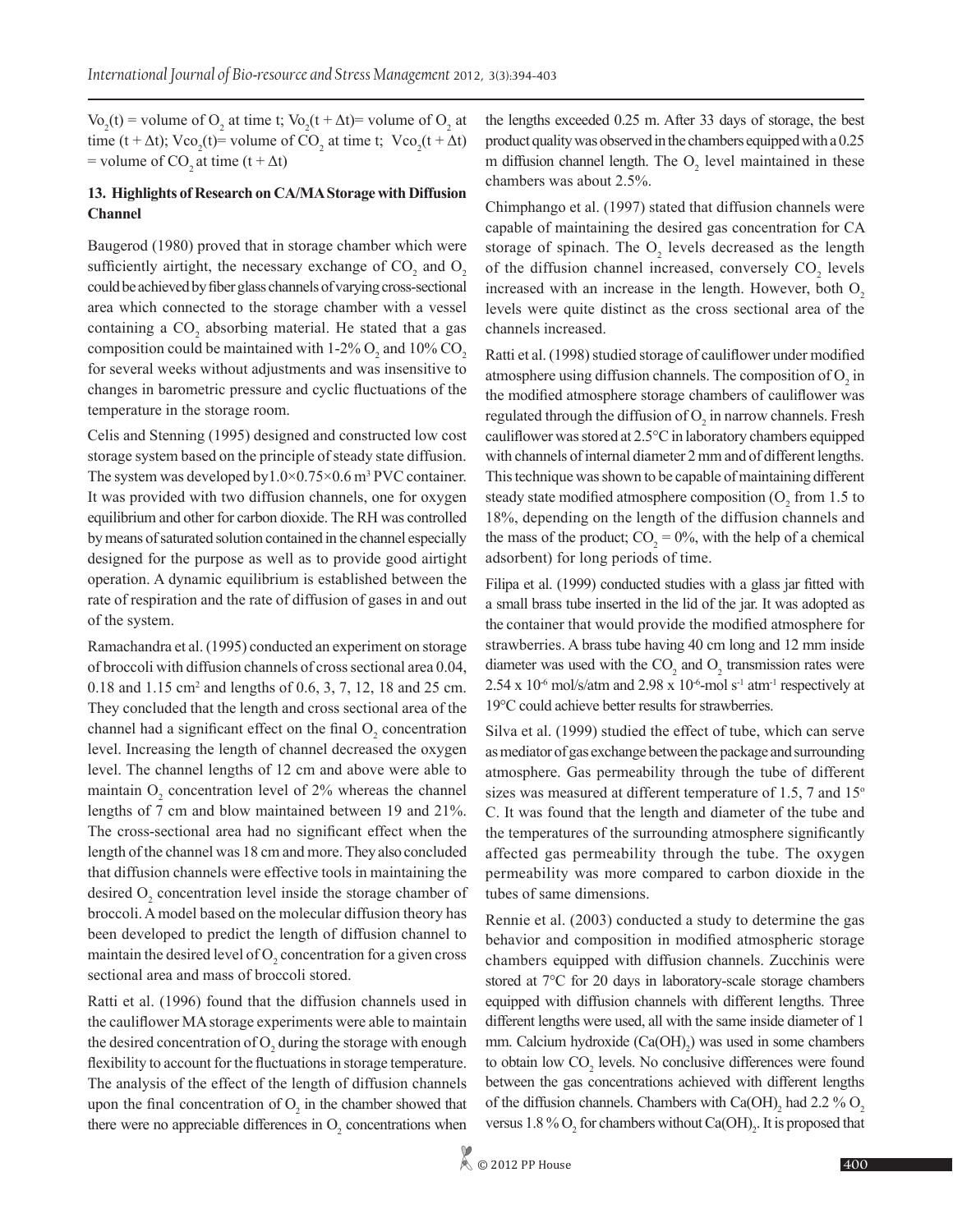the absorption of  $CO_2$  by the  $Ca(OH)_2$  reduced the pressure in the chamber resulting in a net flow of ambient air into the chamber. Mass loss of the zucchinis was  $2.5\%$  in chambers with Ca(OH), and 1.1 % without  $Ca(OH)_{2}$ . This work shows that diffusion channels can have significant flow through the channels due to pressure differences and this should be accounted for in future models of diffusion channel storage.

Stewart et al. (2005) studied on potential of diffusion channel systems to preserve the quality and extend the shelf life of Cavendish bananas. Bananas were stored for 42 days at 15°C under MA conditions using diffusion channel systems. The respiration rate under MA at 15°C was estimated as 20% or 60% less, or 20% greater than that measured in regular atmosphere at the same temperature. Three different diffusion channel lengths (4, 7 and 10 cm) were tested. Results showed that the estimation of a 60% reduction in respiration rate was most accurate. The gas levels in shortest diffusion channel were achieved  $5\%$  CO<sub>2</sub> and  $3\%$  O<sub>2</sub> in 12-16 days. Fruits in these atmosphere remained unripe for 42 days, had harvest-fresh appearance, good colour and minimum mould compared with controls and fruit stored in different gas compositions.

### **14. Conclusion**

Controlled atmosphere storage for preservation of fruits and vegetables is efficient to retain better quality, longer storage period, longer shelf life and more environmental friendly storage. CA is primarily employed to reduce respiration rate and retard ripening process. CA storage is also used as a supplement to low-temperature preservation. Commercially, CA is successful for storage of many fruits and vegetables such as apples and pears. Marginal increases in storage life and quality by CA storage is not enough for the added cost of implementing CA technology commercially for most vegetables. An important problem in the commercial application of CA in fruits and vegetables is that the effect of CA is different for the same cultivar grown in different locations or under different cultural practices or different seasons. Therefore, trial-and-error studies have to be conducted to determine the optimum atmosphere for each cultivar in a given place and season. Research is also needed in integrating active packaging with CAS to make this technology economically viable.

#### **15. R1eferences**

- Baugerod, H., 1980. Atmosphere control in controlled atmosphere storage rooms by means of controlled diffusion through air-filled channels. Acta Horticulture 116, 179-185.
- Burgheimer, F., McGill, J.N., Nelson, A.I., Steinberg, M.P., 1967. Chemical changes in spinach stored in air and controlled atmosphere. Food Technology 21, 109-112.
- Burton, W.G., 1982. Post harvest physiology of food crops.

Longman. London. 338.

- Celius, E,J., Stenning, B.C., 1995. Design and development of small containers for controlled atmosphere storage. Horticultural Science 20(2), 228-229.
- Chimphango, A.F.A., Raghavan, G.S.V., Gariepy, Y., Ratti, C., 1997. Control of gas composition in spinach CA storage using diffusion channels. In: International joint conference of CSAE/SCGR and Canadian Society for Civil Engineering, Sherbrooke, Quebec, paper No. 97-313.
- Day, B.P.F., 1996. A perspective of modified atmosphere packaging of fresh produce in western Europe. Food Science and Technology Today 4, 215-221.
- Dilley, D.R., 1983. Manipulation of the post harvest atmosphere for preservation of food crops. In: Lieberman, M. (Eds.), Post harvest physiology and crop reservation. Plenum press, New York, 572.
- Emond, J.P., Castaigne, F., Toupin, C.J., Desilets, D., 1991. Mathematical modeling of gas exchange in modified atmosphere packaging. Transaction of the ASAE 34, 239-245.
- Filipa, M., Silva, K., Chau, V., Brecht, K., Stevan, A., 1999. Modified atmosphere packaging for mixed loads of horticultural commodities exposed to two post harvest temperatures. Post Harvest Biology and Technology 17, 1-9.
- Fishman, S., Rodov, V., Ben-Yehoshua, S., 1996. Mathematical model for perforation effect on oxygen and water vapor dynamics in modified-atmosphere packages. Journal of Food Science 61, 956-961.
- Gariepy, Y., Raghavan, G.S.V., Plasse, R., Theriault, R., Phan, C.T., 1984. Long term storage of cabbage, celery and leeks under controlled atmosphere. Acta Horticulture 157, 193-201.
- Gariepy, Y., Raghavan, G.S.V., Theriault, R., Munroe, L.A., 1988. Design procedure for the silicone membrane system used for controlled atmosphere storage of leeks and celery. Canadian Agricultural Engineering, 231-236.
- Hardenberg, R., Watada, A.E., Wang, C.Y., 1986. The commercial storage fruits, vegetables, florist and nursery stocks. USDA Agriculture Handbook no. 66, 14-16.
- Isenberg, F.M.R., 1979. Controlled atmosphere storage of vegetables. Horticultural Reviews 1, 337-394.
- Jayas, D.S., Jeyamkondan, S., 2002. Modified atmosphere storage of grains, meats, fruits and vegetables. Biosystems Engineering 82(3), 235-251.
- Joles, D.W., Cameron, A.C., Shirazi, A., Petracek, P.D., Beaudry, R.M., 1994. Modified atmosphere packaging of 'Heritage' red raspberry fruit: respiratory response to reduced oxygen, enhanced carbon dioxide and temperature. Journal of the American Society for Horticultural Science 119, 540-545.
- Kader, A.A., 1986. Biochemical and physiological basis for effects of controlled and modified atmospheres on fruits and vegetables. Food Technology 40(5), 99-104.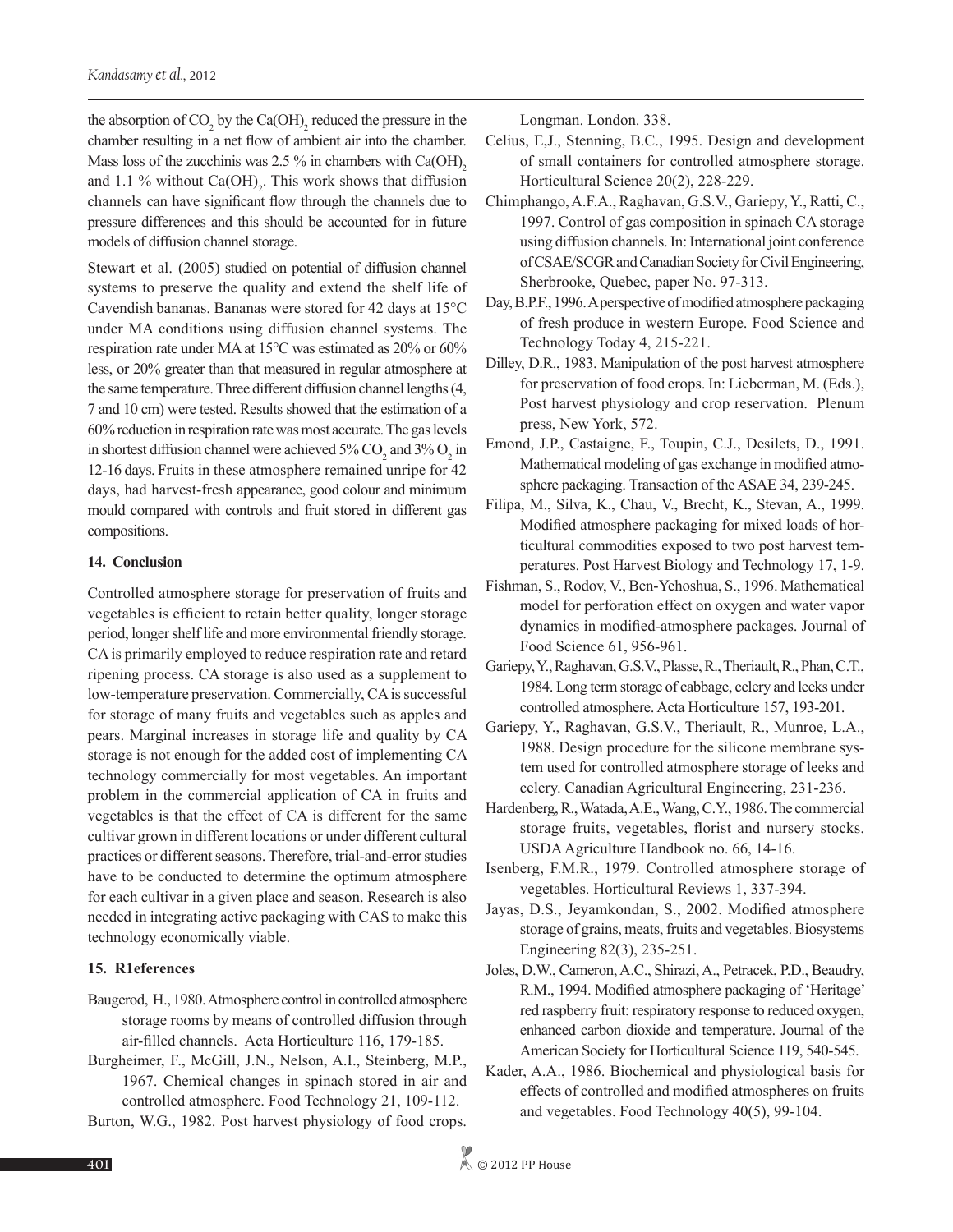- Kader, A.A., 1987. Respiration and gas exchange of vegetables. In: Weichmann, J. (Eds.), Post harvest physiology of vegetables. Marcel Dekker, New York, 25-43.
- Kader, A.A., Zagory, D., Kerbel, E.L., 1989. Modified atmosphere packaging of fruits and vegetables. CRC Critical Review on Food Science and Nutrition 28, 1-30.
- Kader, A.A., 1992. Post harvest biology and technology-An overview. In: Post harvest technology of horticultural crops. Publication No 3311. University of California.
- Kays, S.J., 1991. Post harvest physiology of perishable plant products. AVI. Van Nostrand Publishers, Reinhold, New York.
- Lakakul, R., Beaudry, R.M., Hernandez, R.J. 1999. Modeling respiration of apple slices in modified atmosphere packages. Journal of Food Science 64, 105-110.
- Lee, D.S., Haggar, P.B., Yam, K.L., 1991. Modeling for fresh produce respiration in modified atmosphere based on the principles of enzymatic kinetics. Food Science 56(6), 1580-1585.
- Maneerat, C., Tongata, A., Wongs, C., 1997. A transient model to  $predict O<sub>2</sub> and CO<sub>2</sub> concentration in MAP of banana at various$ temperatures. Horticultural Abstracts 68(1), 834 -835.
- Pal, R.R., Boucher, R.W., 1995. Respiration and ethylene evolution of certain fruits and vegetables in response to carbon dioxide in controlled atmosphere storage. Journal of Food Science and Technology 30, 29-32.
- Parry, R.T., 1993. Principles and applications of MAP of foods. Blackie Academic and Professional, England, 1-132.
- Phan, C.T., Pantastico, B., Ogata, K., Chachin, K., 1975. Respiration and respiratory climacteric. In, Post harvest physiology, handling and utilization of tropical and subtropical fruits and vegetables. AVI Publishing Co. Inc. Westport Connecticut.
- Phillips, C.A., 1996. Modified atmosphere packaging and its effects on the microbial quality and safety of produce - review. International Journal of Food Science and Technology 31, 463-479.
- Raghavan, G.S.V., Tessier, S., Chayet, M., Phan, C.T., Lanson, A., 1984. System for controlled atmosphere long term cabbage storage. International Journal of Refrigerator 7(1), 66-71.
- Raghavan, G.S.V., Gariepy, Y., 1985. Structure and instrumentation aspects of storage systems. Acta Horticulture 1575-30
- Ramachandra, M., Raghavan, G.S.V., Ratti, C., Gariepy, Y., 1995. Use of diffusion channel technique for perishables. National seminar on post harvest technology of fruit crops, Bangalore, India.
- Ratti, C., Raghavan, G.S.V., Gariepy, Y., 1993. Respiration rate model and modified atmosphere packaging of cauliflower. NABEC-93. Canada.
- Ratti, C., Rabie, H.R., Raghavan, G.S.V., 1994. Diffusion channel design for modified atmosphere storage of vegetables.

ASAE, NABEC-94, Paper No. 94340.

- Ratti, C., Raghavan, G.S.V., Gariepy, Y., 1996. Respiration rate model and modified atmosphere packaging of fresh cauliflower. Journal of Food Engineering 28, 297-306.
- Ratti, C., Rabie, H.R., Raghavan, G.S.V., 1998. Modelling modified atmosphere storage of fresh cauliflower using diffusion channels. Journal of Agricultural Engineering Research 69, 343-350.
- Renault, P., Houal, L., Jacquemin, G., Chambroy, Y., 1994. Gas exchange in modified atmosphere packaging. 2. Experimental results with strawberries. International Journal of Food Science and Technology 29: 379-394.
- Rennie, T.J., Gariepy, Y., Dai, J., Raghavan, G.S.V., Hui, C., 2003. Gas behavior and composition for storage of zucchinis using diffusion channels. In: Paper presented in the Canadian Society for Engineering in agricultural, food and biological systems, Canana. July 6-9, Paper No: 03-314.
- Shewfelt, R.L., 1986. Post harvest treatment for extending the shelf life of fruits and vegetables. Food Technology 40(5), 70-78.
- Silva, F.N., Chau, K.V., Breeht, J.K., Sargent, S.A., 1999. Tubes for modified atmosphere packaging of fresh fruits and vegetables: Effective permeability measurement. Transaction of the American Society of Agricultural Engineers 5(4), 313-318.
- Smock, R.M., 1979. Controlled atmosphere storage of fruits. Horticultural Reviews 1, 301-336.
- Smyth, A.B., Song, J., Cameron, A.C., 1998. Modified atmosphere packaged cut iceberg lettuce: effect of temperature and O2 partial pressure on respiration and quality. Journal of Agricultural and Food Chemistry 46, 4556-4562.
- Song, Y., Kim, H.K., Yam, K.L., 1992. Respiration rate of blueberry in modified atmosphere at various temperatures. Journal of the American Society for Horticultural Science 117, 925-929.
- Stewart, O.J., Raghavan, G.S.V., Goldena, K.D., Gariepy, Y., 2005. Modified atmosphere storage of cavendish bananas using silicone membrane and diffusion channel systems. Postharvest Biology and Technology 35, 309-317.
- Talasila, P.C., Chau, K.V., Brecht, J.K., 1992. Effects of gas concentrations and temperature on O2 consumption of strawberries. Transactions of the American Society of Agricultural Engineers 35, 221-224.
- Talasila, P.C., Cameron, A.C., Joles, D.W., 1994. Frequency distribution of steady-state oxygen partial pressures in modified atmosphere packages of cut broccoli. Journal of the American Society for Horticultural Science 119, 556-562.
- Thompson, A.K., 1998. Controlled atmosphere storage of fruits and vegetable. CAB International, Wallingford, UK.